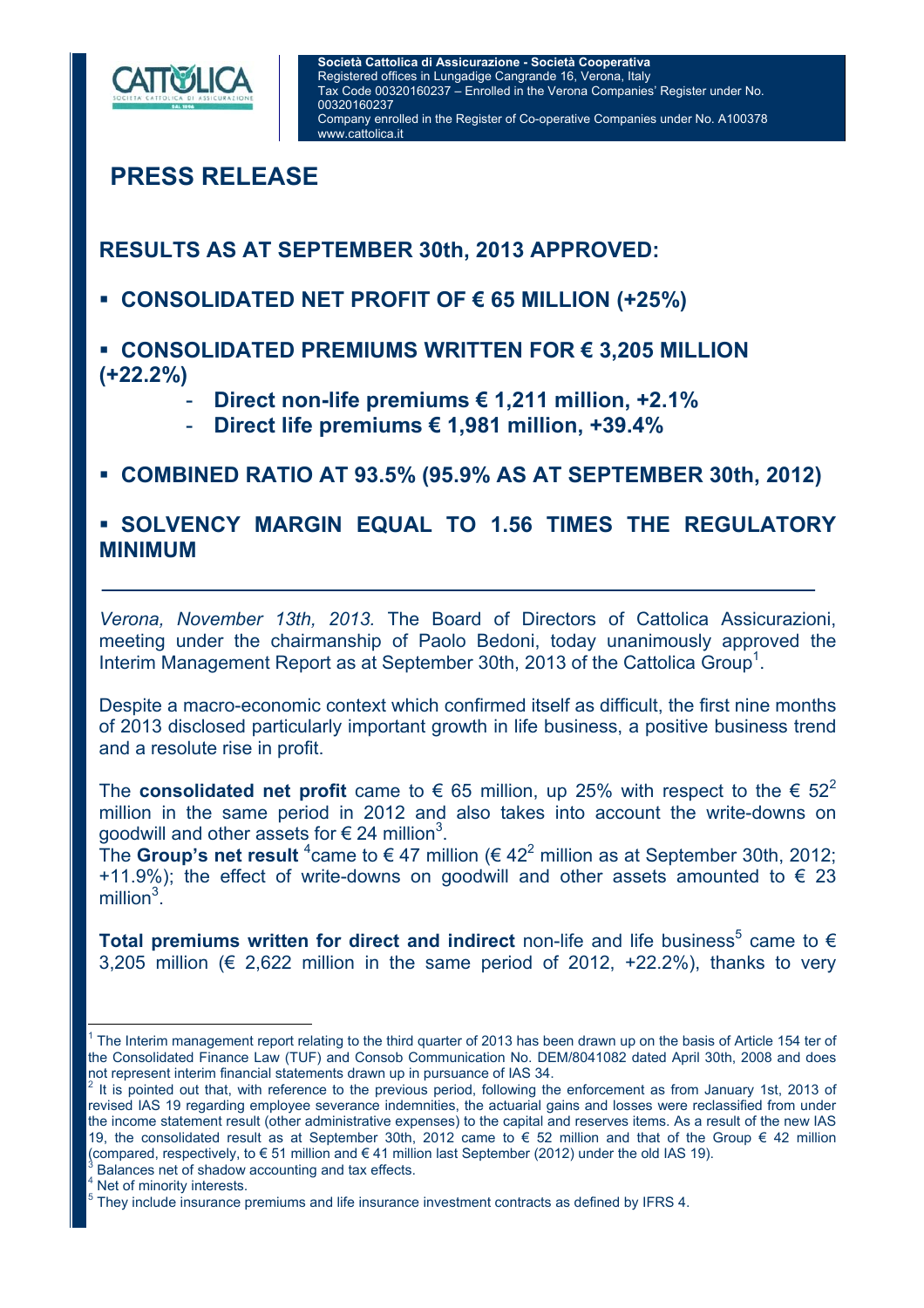# **CATTOSLICA**

significant growth in the life business segment, in particular via the bank sales channel, and an increase in the non-life classes, greater than the market.

#### **Non-life business**

**Premiums written for direct business** rose from € 1,186 million as at September 30th, 2012 to € 1,211 million in the first nine months of 2013, up 2.1%. In the **motor segment**, the Group increased its market share and, in the presence of a declining Italian market, reported premiums written for 749 million, up 4.6% when compared with the same period in 2012.

**Non-motor classes**, with premiums written for € 462 million, were down slightly with respect to the same period in the previous year  $(\epsilon 471$  million, -1.8%), in line with market trends.

In the non-life sector, the particularly satisfactory business performance was reflected in the **combined ratio**<sup>6</sup>, which dropped from 95.9%<sup>7</sup> as at September 30th, 2012 to 93.5%, disclosing a further improvement also with respect to the end of 2012 (95.6% $^7$ )

#### **Life business**

With regard to **life business**, direct premiums written came to € 1,981 million. The sharp growth with respect to the previous year ( $\epsilon$  1,421 million, +39.4%) is mainly due to the premiums written for traditional classes I (+50.5%) and V (+48.2%) which disclosed a clear pick up.

On a general note, the increase in premiums written was affected significantly, not only by the agency channel, but by the banking channel (+54.4%) and Cattolica Previdenza (+131.1%).

#### **Financial operations and statement of financial position**

The **result of investments**<sup>8</sup> came to € 375 million (compared with € 392 million as at September 30th, 2012).

**Investments** amounted to € 16,368 million (€ 15,939 million as at December 31st, 2012). **Gross technical provisions for non-life business** amounted to € 3,017 million (€ 3,014 million as at December 31st, 2012). **Life provisions,** including financial liabilities, thanks to the favourable trend in premiums, rose to  $\epsilon$  12,798 million ( $\epsilon$  12,323 million as at December 31st, 2012).

The figures as at September 30th, 2013, confirm the equity soundness of the Group, with a **Group solvency margin** equating to around 1.56 times the regulatory minimum. **Consolidated shareholders' equity** amounted to € 1,517 million.

#### **Sales Network**

The agency network at the end of September 2013 was made up of 1,422 agencies. Bank branches which placed Group products as at September 30th, 2013 numbered 5,949.

#### **Outlook for business activities**

The decline in premiums of the non-life classes persists on the Italian insurance market, while the life sector continues to present an upwards trend.

 $\overline{a}$ 6 Combined ratio of retained business: 1 - (Technical balance / Net premiums) inclusive of other technical items.<br>The figures stated as at September 30th, 2012 and December 31st, 2012 are represented with the restatement of

revised IAS 19; the retained business combined ratio as at September 30th, 2012 with the old IAS 19 came to 96% and that as at December 31st, 2012 came to 95.7%.

<sup>8</sup> Financial assets excluding investments whose risk is borne by the policyholders, gross of the tax effects.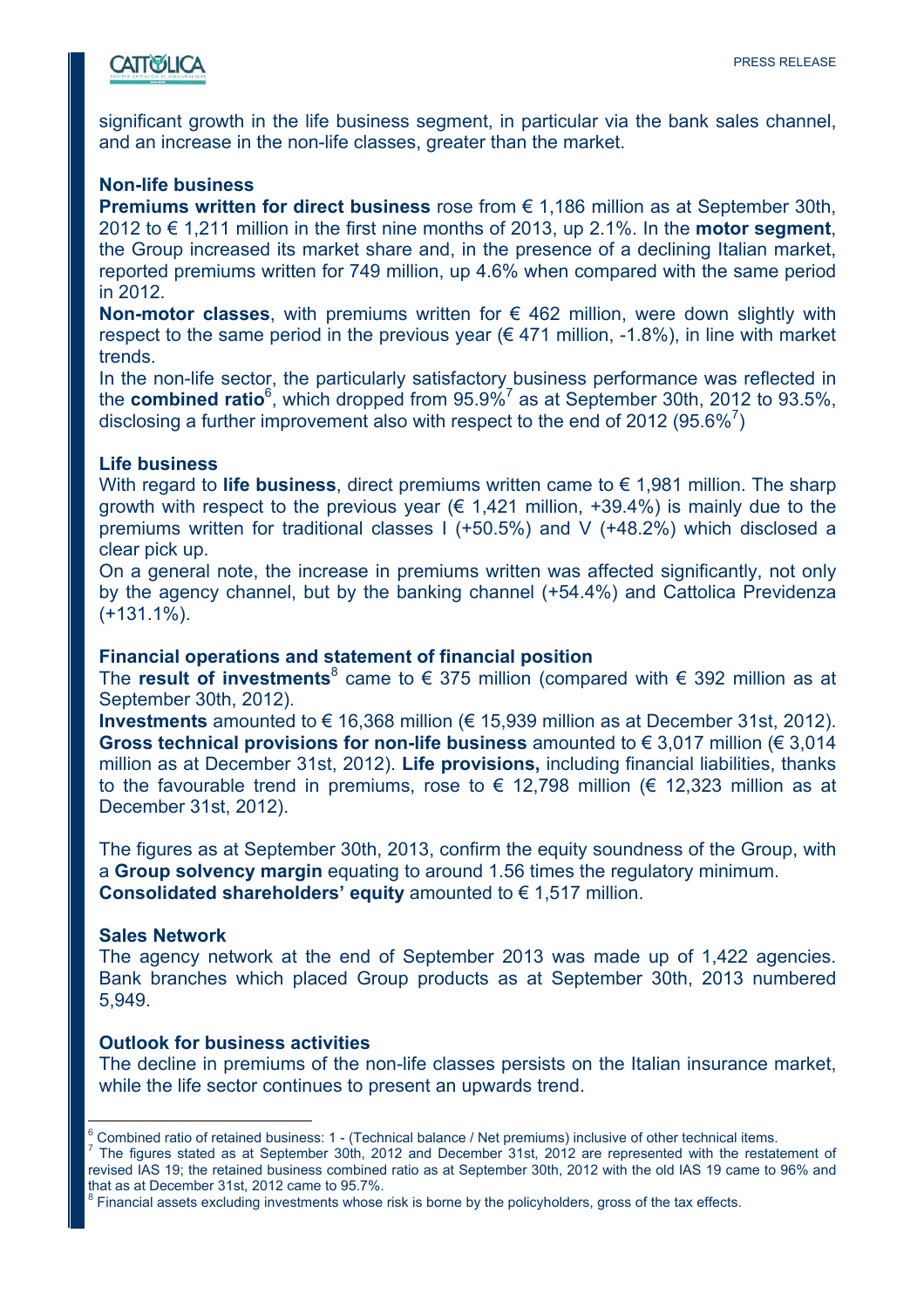## **CATTWELICA**

For 2013 as a whole, a Group business trend in line with that observed in the first nine months is envisaged, and management of the investments will continue according to prudent approaches, taking into account the volatility of the financial markets.

\*\*\*

The Chairman - Paolo Bedoni - declared: "The results for the third quarter confirm the process of gradual and controlled growth which, on the one hand, consolidates Cattolica's market position and, on the other hand, creates the bases for more structured and medium/long-term choices. Therefore, the tangible achievement of the development project which we have worked towards profitably over the last few years is coming to light, having now become fully accomplishable, partly thanks to the Article of Association innovations introduced by the extraordinary shareholders' meeting last December which ensure stable governance highly representative of the corporate and shareholder base".

Cattolica Assicurazioni's Managing Director - Giovan Battista Mazzucchelli - declared: "The 25% increase in the profit at the end of September is an expression of balanced but far-reaching growth for Cattolica despite a market still weighed down by weakness in demand and the negative effects of the long and protracted economic depression. Within the sphere of the rise in total premiums written (now abundantly exceeding three billion), Cattolica reports an increase of 2.1% in the non-life classes where the market is down and 39.4% in the life sector. In this sector, the market is recovering, but Cattolica has grown to a more than proportional extent thanks above all else to the sharp increase in life business via the bank sales channel. The Group's equity solidity is confirmed as a whole, partly thanks to the additional increases in the solvency margin. Thus, there are all the premises for a further period of growth and development for Cattolica".

The Executive appointed to draw up the corporate accounting documents, Giuseppe Milone, declares in pursuance of Article 154 *bis*, section 2 of the Consolidated Finance Law (TUF) that the accounting disclosure contained in this press release complies with the documental results, the books and ledgers and the accounting entries.

\*\*\*

The Company hereby discloses that the Cattolica Group's Interim management report as at September 30th, 2013 shall be made available to the public by the legal deadlines.

*The reclassified consolidated Statement of Financial Position and Income Statement schedules as at September 30th, 2013 are enclosed.* 

SOCIETA' CATTOLICA DI ASSICURAZIONE

**CONTACTS**

**Investor Relations Officer Institutional Communications** Carlo Ferraresi **Aldo Canale** Investor.relations@cattolicaassicurazioni.it aldo.canale@cattolicaassicurazioni.it

Tel. 0039 045 8391202 Tel. 0039 335 620 2116 / 0039 045 8391613